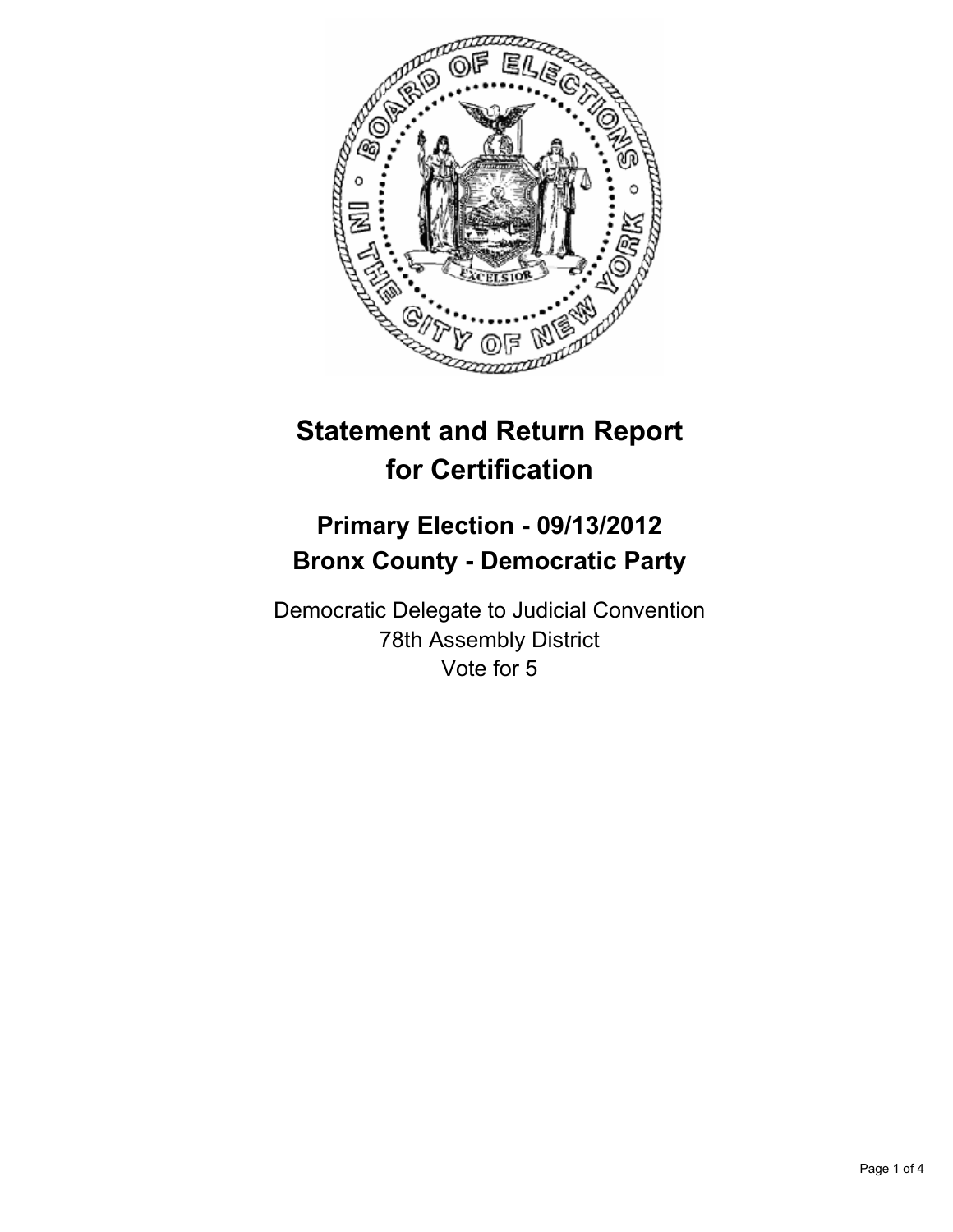

#### **Assembly District 78**

| PUBLIC COUNTER                                           | 2,497 |
|----------------------------------------------------------|-------|
| EMERGENCY                                                | 0     |
| <b>ABSENTEE/MILITARY</b>                                 | 105   |
| <b>FEDERAL</b>                                           | 0     |
| SPECIAL PRESIDENTIAL                                     | 0     |
| <b>AFFIDAVIT</b>                                         | 92    |
| <b>Total Ballots</b>                                     | 2,694 |
| Less - Inapplicable Federal/Special Presidential Ballots | 0     |
| <b>Total Applicable Ballots</b>                          | 2,694 |
| <b>ANTHONY RIVIECCIO</b>                                 | 530   |
| NILDA VELAZQUEZ                                          | 1,499 |
| <b>ANDREA NIEVES</b>                                     | 719   |
| NEREIDA MEDINA                                           | 754   |
| <b>HUMPHREY ORTIZ</b>                                    | 584   |
| <b>JILLIAN MORALES</b>                                   | 719   |
| ANA ABADDE LEON (WRITE-IN)                               | 1     |
| <b>GUSTAVO RIVERA (WRITE-IN)</b>                         | 1     |
| IRIS GARCIA (WRITE-IN)                                   | 1     |
| <b>IVERKA SPIES (WRITE-IN)</b>                           | 1     |
| JAMES PEREZ (WRITE-IN)                                   | 1     |
| JOCIE RODRIGUEZ (WRITE-IN)                               | 1     |
| JOE TOMPHSON (WRITE-IN)                                  | 1     |
| JOSE PADILLA JR (WRITE-IN)                               | 5     |
| JOSE SERRANO (WRITE-IN)                                  | 1     |
| MANUEL TAVERAZ (WRITE-IN)                                | 1     |
| MARIA L. PICHARDO (WRITE-IN)                             | 1     |
| MARIA VARGES (WRITE-IN)                                  | 1     |
| MARK GJONAJ (WRITE-IN)                                   | 2     |
| NELSON CASTRO (WRITE-IN)                                 | 1     |
| NELSON L CASTRO (WRITE-IN)                               | 1     |
| REGINALD HAYES (WRITE-IN)                                | 1     |
| ROSE MARIE KELLEY (WRITE-IN)                             | 1     |
| SIMON PEREZ (WRITE-IN)                                   | 7     |
| STEVEN SANTANA (WRITE-IN)                                | 1     |
| UNATTRIBUTABLE WRITE-IN (WRITE-IN)                       | 41    |
| <b>Total Votes</b>                                       | 4,876 |
| Unrecorded                                               | 8,594 |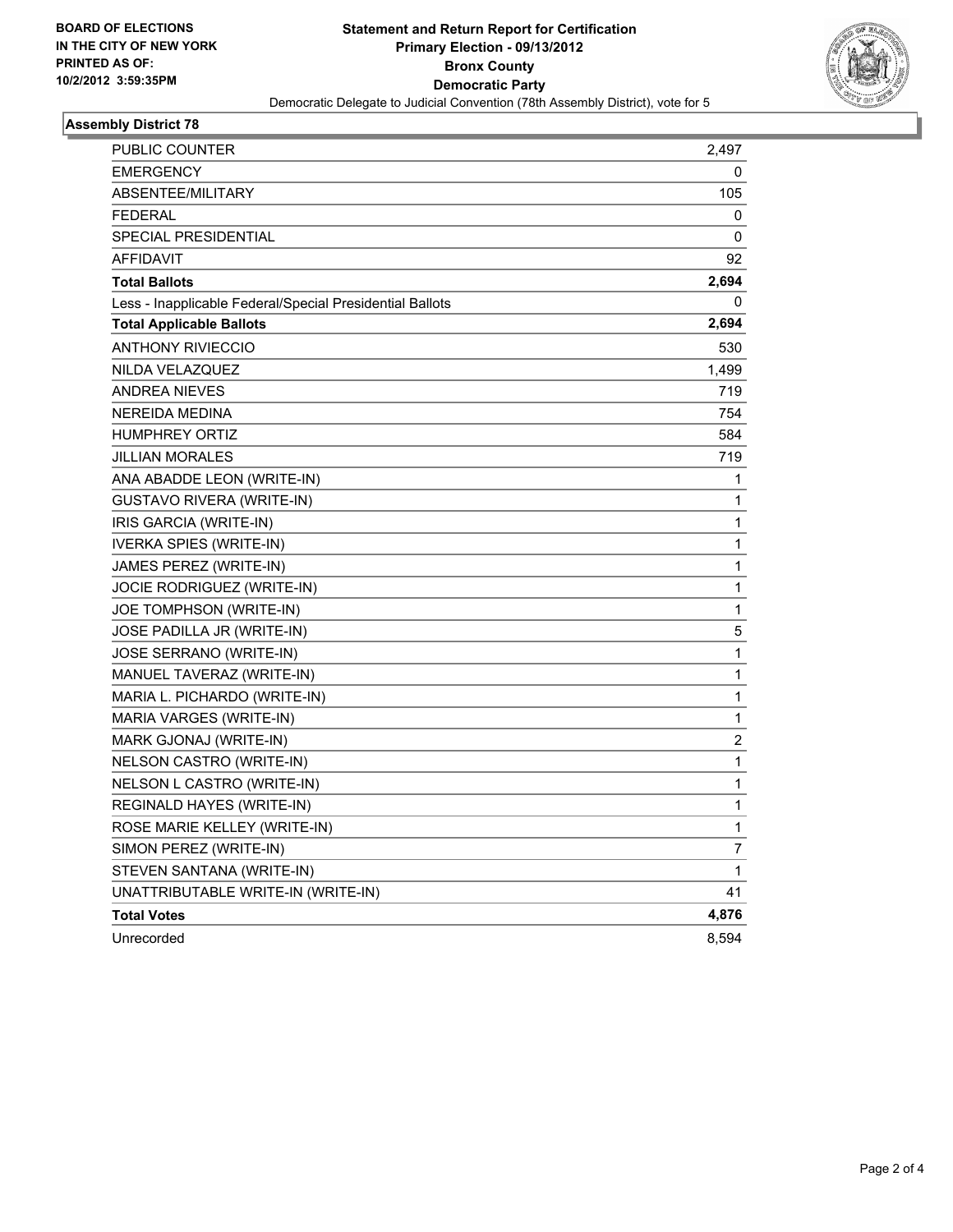

#### **Total for Democratic Delegate to Judicial Convention (78th Assembly District) - Bronx County**

| <b>PUBLIC COUNTER</b>                                    | 2,497          |
|----------------------------------------------------------|----------------|
| <b>EMERGENCY</b>                                         | 0              |
| <b>ABSENTEE/MILITARY</b>                                 | 105            |
| <b>FEDERAL</b>                                           | 0              |
| <b>SPECIAL PRESIDENTIAL</b>                              | 0              |
| <b>AFFIDAVIT</b>                                         | 92             |
| <b>Total Ballots</b>                                     | 2,694          |
| Less - Inapplicable Federal/Special Presidential Ballots | 0              |
| <b>Total Applicable Ballots</b>                          | 2,694          |
| <b>ANTHONY RIVIECCIO</b>                                 | 530            |
| NILDA VELAZQUEZ                                          | 1,499          |
| ANDREA NIEVES                                            | 719            |
| NEREIDA MEDINA                                           | 754            |
| <b>HUMPHREY ORTIZ</b>                                    | 584            |
| JILLIAN MORALES                                          | 719            |
| ANA ABADDE LEON (WRITE-IN)                               | 1              |
| <b>GUSTAVO RIVERA (WRITE-IN)</b>                         | 1              |
| IRIS GARCIA (WRITE-IN)                                   | 1              |
| <b>IVERKA SPIES (WRITE-IN)</b>                           | 1              |
| JAMES PEREZ (WRITE-IN)                                   | $\mathbf{1}$   |
| JOCIE RODRIGUEZ (WRITE-IN)                               | $\mathbf{1}$   |
| JOE TOMPHSON (WRITE-IN)                                  | $\mathbf{1}$   |
| JOSE PADILLA JR (WRITE-IN)                               | 5              |
| JOSE SERRANO (WRITE-IN)                                  | $\mathbf{1}$   |
| MANUEL TAVERAZ (WRITE-IN)                                | 1              |
| MARIA L. PICHARDO (WRITE-IN)                             | 1              |
| MARIA VARGES (WRITE-IN)                                  | 1              |
| MARK GJONAJ (WRITE-IN)                                   | $\overline{2}$ |
| NELSON CASTRO (WRITE-IN)                                 | 1              |
| NELSON L CASTRO (WRITE-IN)                               | 1              |
| REGINALD HAYES (WRITE-IN)                                | 1              |
| ROSE MARIE KELLEY (WRITE-IN)                             | 1              |
| SIMON PEREZ (WRITE-IN)                                   | 7              |
| STEVEN SANTANA (WRITE-IN)                                | $\mathbf{1}$   |
| UNATTRIBUTABLE WRITE-IN (WRITE-IN)                       | 41             |
| <b>Total Votes</b>                                       | 4,876          |
| Unrecorded                                               | 8,594          |